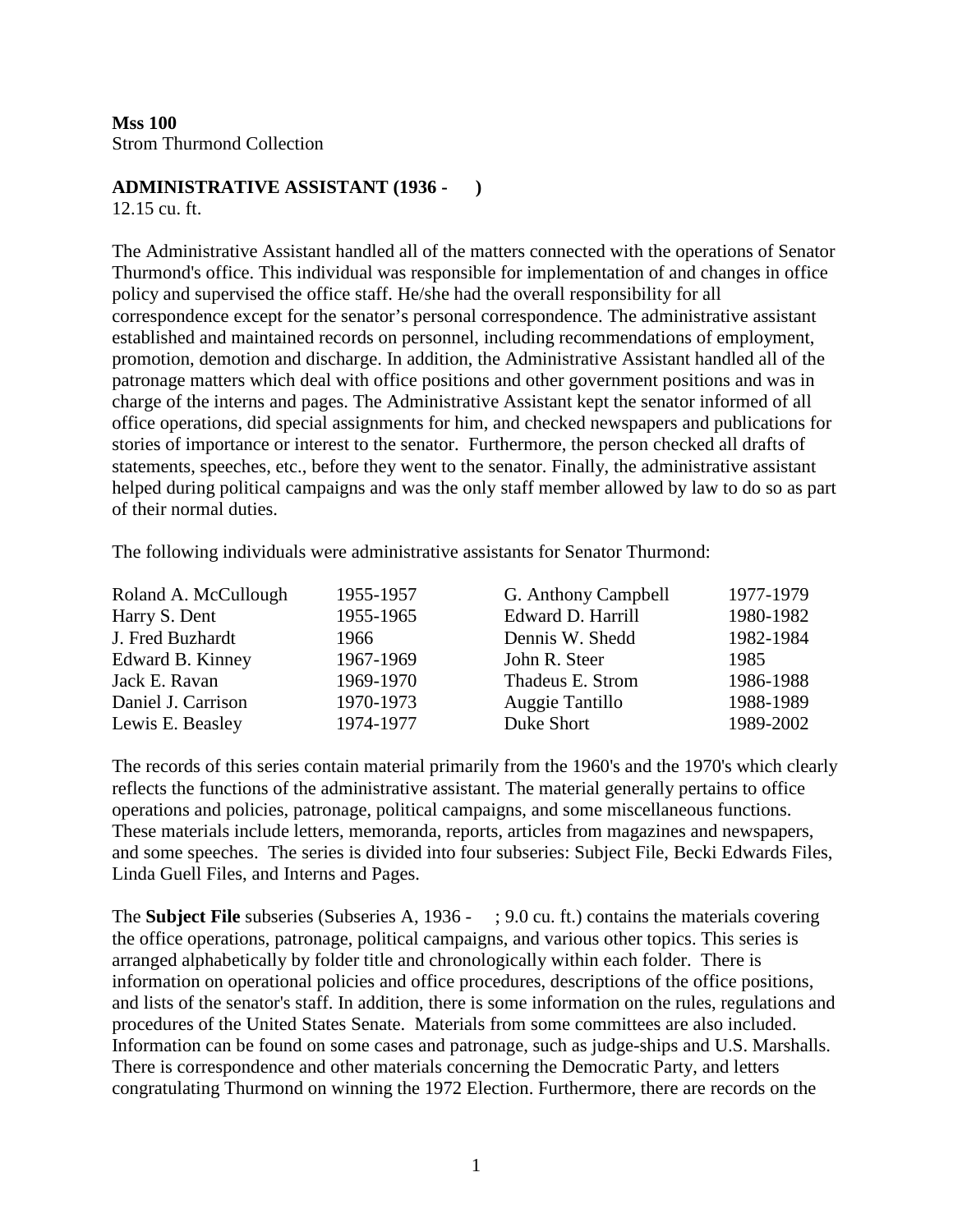political campaigns of 1960, 1964 and 1972. This subseries has some White House correspondence, letters on the Vietnam War, and lists of the members of the Thurmond family.

The Subject File subseries also contains information on the Southern Manifesto and on postal matters in South Carolina during the 1950's. In addition, there are records on the Freedoms Foundation, school desegregation, South Carolina school districts, textiles, and UNICEF.

The **Becki Edwards Files** subseries (Subseries B, 1975 - ; 9.0 cu. ft.) has the material used by Becki Edwards, a secretary who worked on Senator Thurmond's staff from 1976 - 1980 and assisted the administrative assistant. Most of the records in this subseries concerns general correspondence and wedding invitations. However, there is some material on the 1978 campaign and a biography of Nancy Moore Thurmond.

The **Linda Guell Files** subseries (Subseries C, 1967 - ; 1.125 cu. ft.) contains the records of another secretary who assisted the administrative assistant and worked the years 1967 - 1969, 1974, and 1976. The majority of the records in this subseries is correspondence. Some of the correspondence concerns the elections of 1972 and 1978. There are some finanical statements and contributions for the 1972 campaign.

The **Interns and Pages** subseries (Subseries D, 1966 - ; .675 cu. ft.) has the material pertaining to the interns and pages. Information on the intern programs and their schedules can be found in this subseries. In addition, there are essays written by the interns. There are lists of the interns and pages.

Important South Carolinians in this series include Walter J. Brown ; United States Senators Olin D. Johnston and Ernest F. Hollings ; United States Congress-man William J. Bryan Dorn ; Dean Walter Cox of Clemson University ; and Judge Clement F. Haynesworth. Other important individuals include President Lyndon B. Johnson; United States Senator Herman Talmadge; and Adlai Stevenson.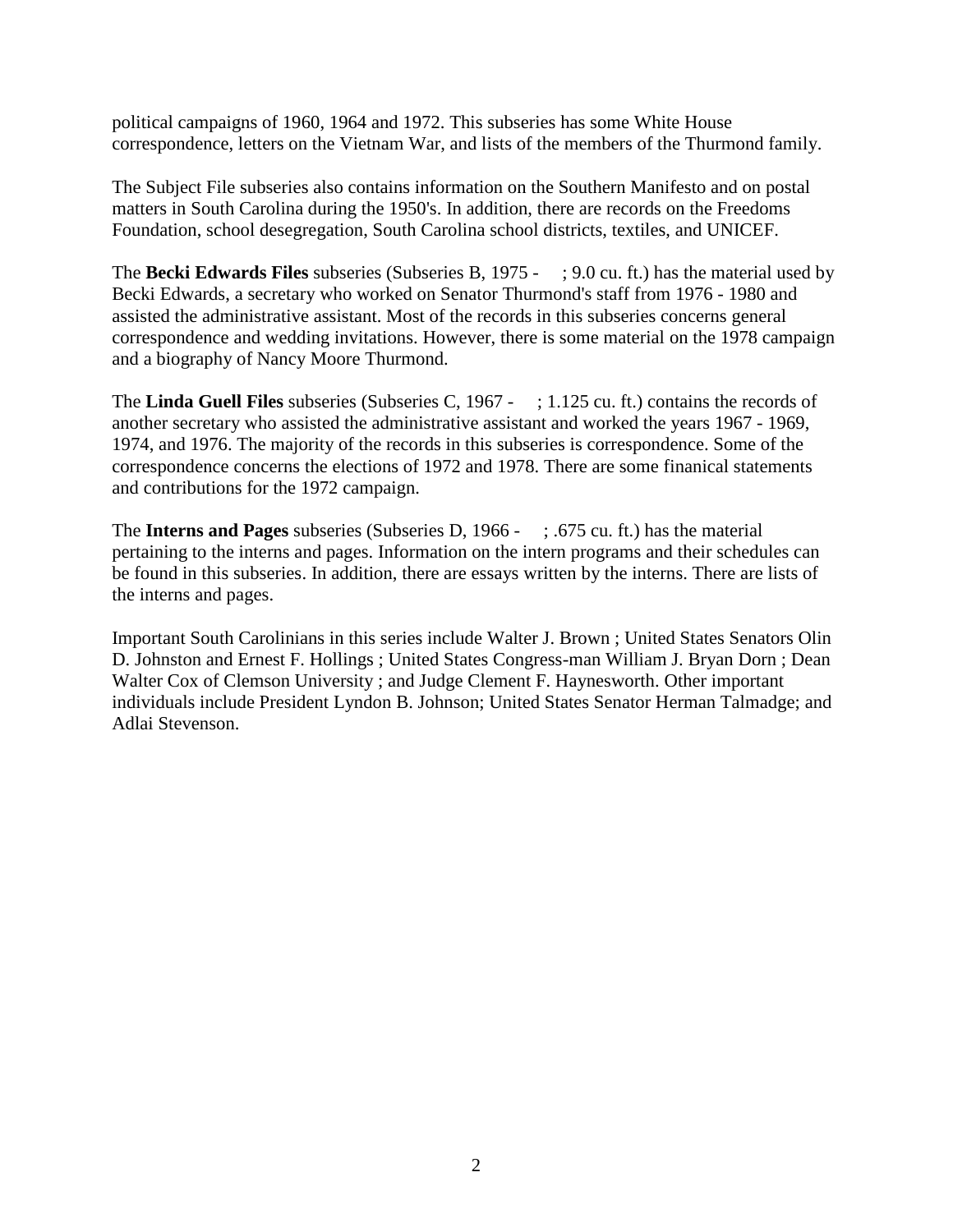#### MSS 100 **Strom Thurmond Collection**

#### **ADMINISTRATIVE ASSISTANT** (continued)

#### **Separation List**

1. Oversize — to oversize map cases

Gallery seating plan of the Senate Chamber of the United States Capitol (Revised December 13, 1966)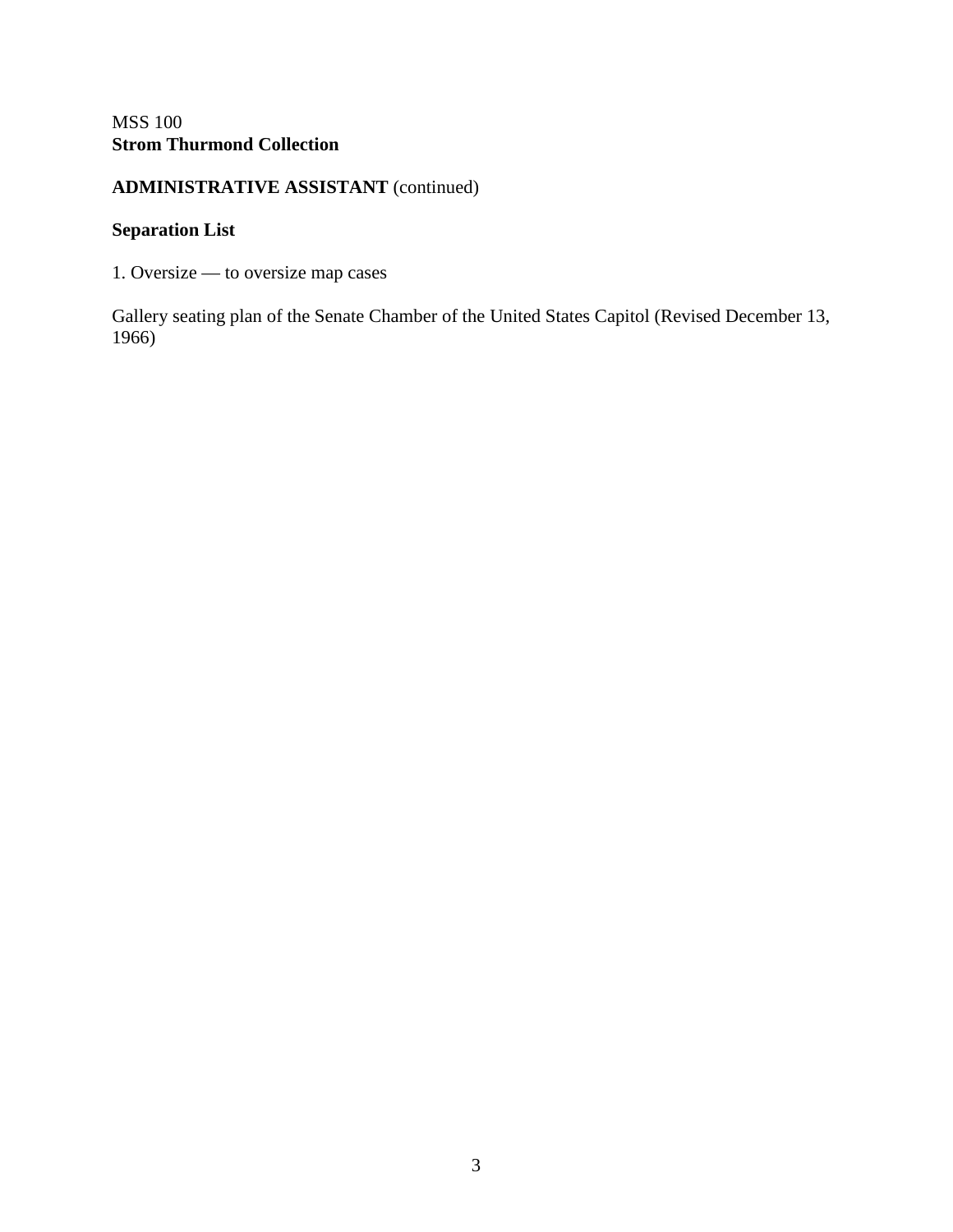| <u>Box</u>     | Folder | Title                                                                          |
|----------------|--------|--------------------------------------------------------------------------------|
| 1              |        | Acknowledgement and Thank You Letters; May, 1976 - May, 1977                   |
|                |        | Alcohol and Tobacco Tax Division,                                              |
|                |        | Folder I; January, 1952 - July, 1955                                           |
|                |        | Folder II; August, 1955 - March, 1956                                          |
|                |        | Alcohol and Tobacco Tax Division Investigation:                                |
|                |        | Newspaper Clippings; June - October, 1955                                      |
|                |        | Alleged Traffic Violation; August — September, 1970                            |
|                |        | Anderson Independent Articles; April 1967 — October, 1968                      |
|                |        | Association of the United States Army; July, 1958 -- June, 1960                |
|                |        | [AVCO - Lycoming Corporation Investigation]; March, 1965 - June, 1971          |
|                |        | Baptist College (Charleston, South Carolina); February, 1972                   |
|                |        | Batalias, Peter [Prisoner]; January — June, 1968                               |
|                |        | California Fundraisings; July — November 1977                                  |
|                |        | 1960 Campaign,                                                                 |
|                |        | Folder I; April, 1950 — June, 1958                                             |
|                |        | Folder II; July, 1958 — March, 1959                                            |
| $\overline{2}$ |        | Folder III; April, 1959 — April, 1960                                          |
|                |        | 1964 Campaign: Radio Solicitations; May — June, 1965                           |
|                |        | Campaign Information; February, 1962 - July, 1966                              |
|                |        | [Cases: General],                                                              |
|                |        | Folder I; January, 1954 — December, 1956                                       |
|                |        | Folder II; September, 1957 - February, 1974                                    |
|                |        | Charleston Air Force Base; September, 1970 — November, 1971                    |
|                |        | Charleston Naval Museum; July, 1971                                            |
|                |        | Christiansen, Karl [Case]; November, 1971 — February, 1973                     |
|                |        | Claiborne File [Thurmond's Residence in McLean, Virginia]; February,           |
|                |        | 1969 — November, 1971 (Restricted)                                             |
|                |        | [Colleges and Schools in South Carolina]; [No Date]                            |
|                |        | [Colleges in South Carolina]; February, 1971                                   |
|                |        | Colonial Cup Steeplechase; July, 1970 — August, 1972                           |
|                |        | Column Reports; February, 1970                                                 |
| 3              |        | Committee Assignments; December, 1954 - September, 1969                        |
|                |        | Compilation of Reports and Statements to be Filed by Senators, Officers,       |
|                |        | Employees of the United States Senate, and other Individuals; January,<br>1981 |
|                |        | Computer Information; September, 1971 — August, 1973                           |
|                |        | Congressional Fellows Program; July, 1980 - October, 1981                      |
|                |        | [Correspondence: Congratulations on Winning 1972 Election];                    |
|                |        | November, 1972                                                                 |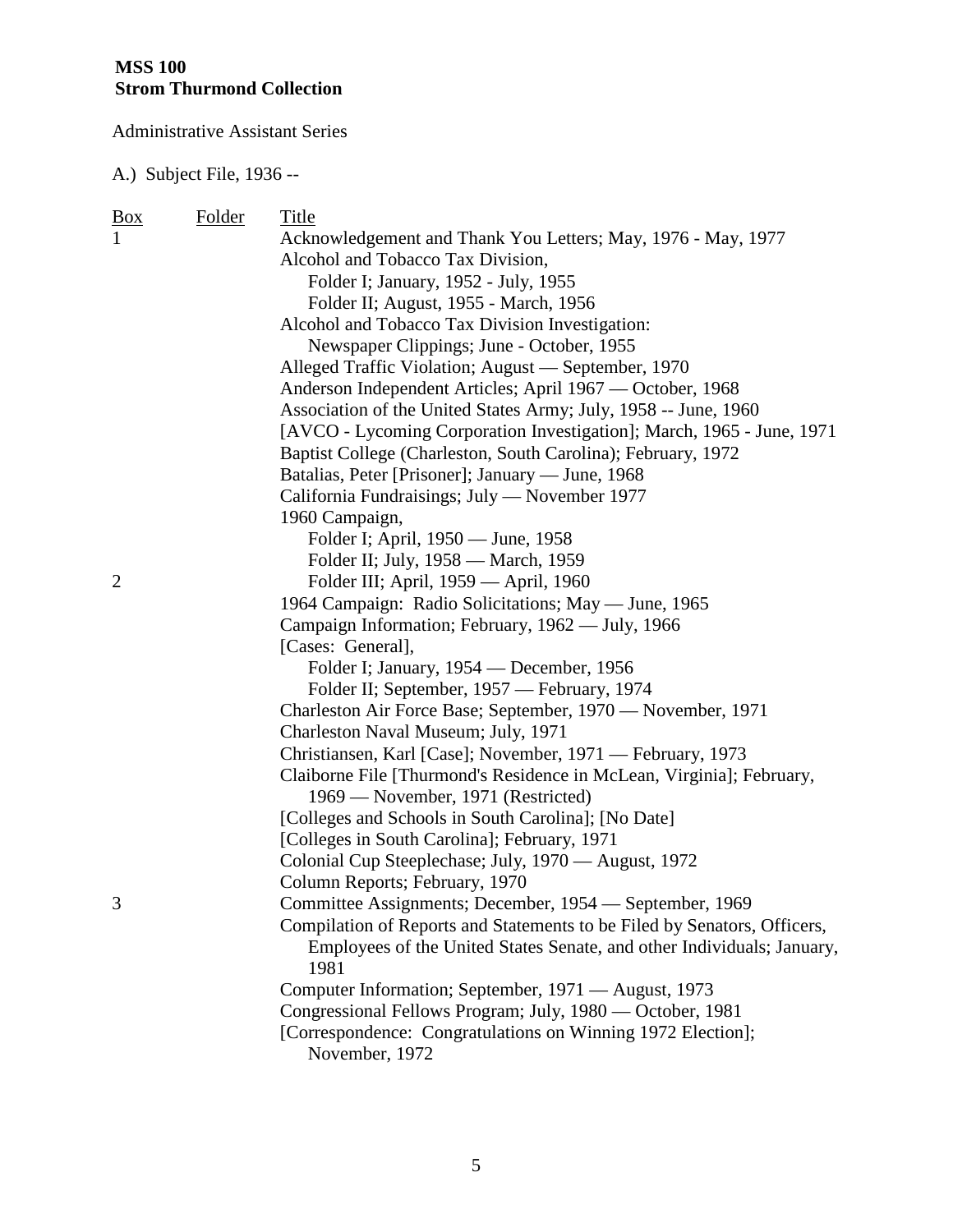| <u>Box</u>     | Folder | Title                                                                 |
|----------------|--------|-----------------------------------------------------------------------|
| $\overline{3}$ |        | Correspondence: Miscellaneous,                                        |
|                |        | Folder I; April, 1956 — May, 1976                                     |
|                |        | Folder II; June, 1976 — December, 1977                                |
|                |        | Folder III; January — September, 1978                                 |
|                |        | Curtis Reception; February, 1973                                      |
|                |        | Democratic Party: Correspondence,                                     |
|                |        | Folder I; January, 1936 - August, 1958                                |
|                |        | Folder II; February, 1959 - August, 1964                              |
| 4              |        | Democratic Party Information,                                         |
|                |        | Folder I; c. 1936 — September, 1956                                   |
|                |        | Folder II; October, 1956 — August, 1964                               |
|                |        | Education Appropriations; November, 1970                              |
|                |        | [Federal Enforcement of School Desegregation (Report of the United    |
|                |        | States Commission on Civil Rights)]; September, 1969                  |
|                |        | Fennell, A.B. [Case]; May — October, 1957                             |
|                |        | Foreign Relations: [Correspondence from South Carolina Concerning]    |
|                |        | Vietnam]; April — May, 1970                                           |
|                |        | Foreign Relations: [Out-of-State Correspondence Concerning Vietnam];  |
|                |        | April — May, 1970                                                     |
|                |        | Freedoms Foundation,                                                  |
|                |        | Folder I; June, 1968 — February, 1971                                 |
|                |        | Folder II; November, 1971 — February, 1972                            |
| 5              |        | [Freedoms Foundation, Summary of the]; April, 1970                    |
|                |        | Friedman, Doctor Myles I. [Nutrition Research Center at University of |
|                |        | South Carolina]; March — June, 1970                                   |
|                |        | Government Operations Committee; June, 1956 — April, 1957             |
|                |        | Health, Education, and Welfare, Department of; 1964 — October, 1970   |
|                |        | Hemenway, John D. [State Department]; October, 1967 - February, 1976  |
|                |        | Hill, Ralph (Donovan File); May - December, 1973                      |
|                |        | Hollings Reception; September — October, 1971                         |
|                |        | Hubert H. Humphrey [United States Senator from Minnesota and Vice     |
|                |        | President of the United States]; September, 1964 — September, 1968    |
|                |        | Inauguration Events 1981; April — October, 1980                       |
|                |        | Integration Plans (Health, Education, and Welfare Department) for     |
|                |        | Georgetown and Florence, South Carolina; May, 1969                    |
| 6              |        | Internal Security Subcommittee; 1973 — 1974                           |
|                |        | Interstate and Foreign Commerce Committee; January — February, 1957   |
|                |        | [Invitations],                                                        |
|                |        | Folder I; July, 1969 — March, 1971                                    |
|                |        | Folder II; May — October, 1971                                        |
|                |        | Folder III; November, 1971 — November, 1973                           |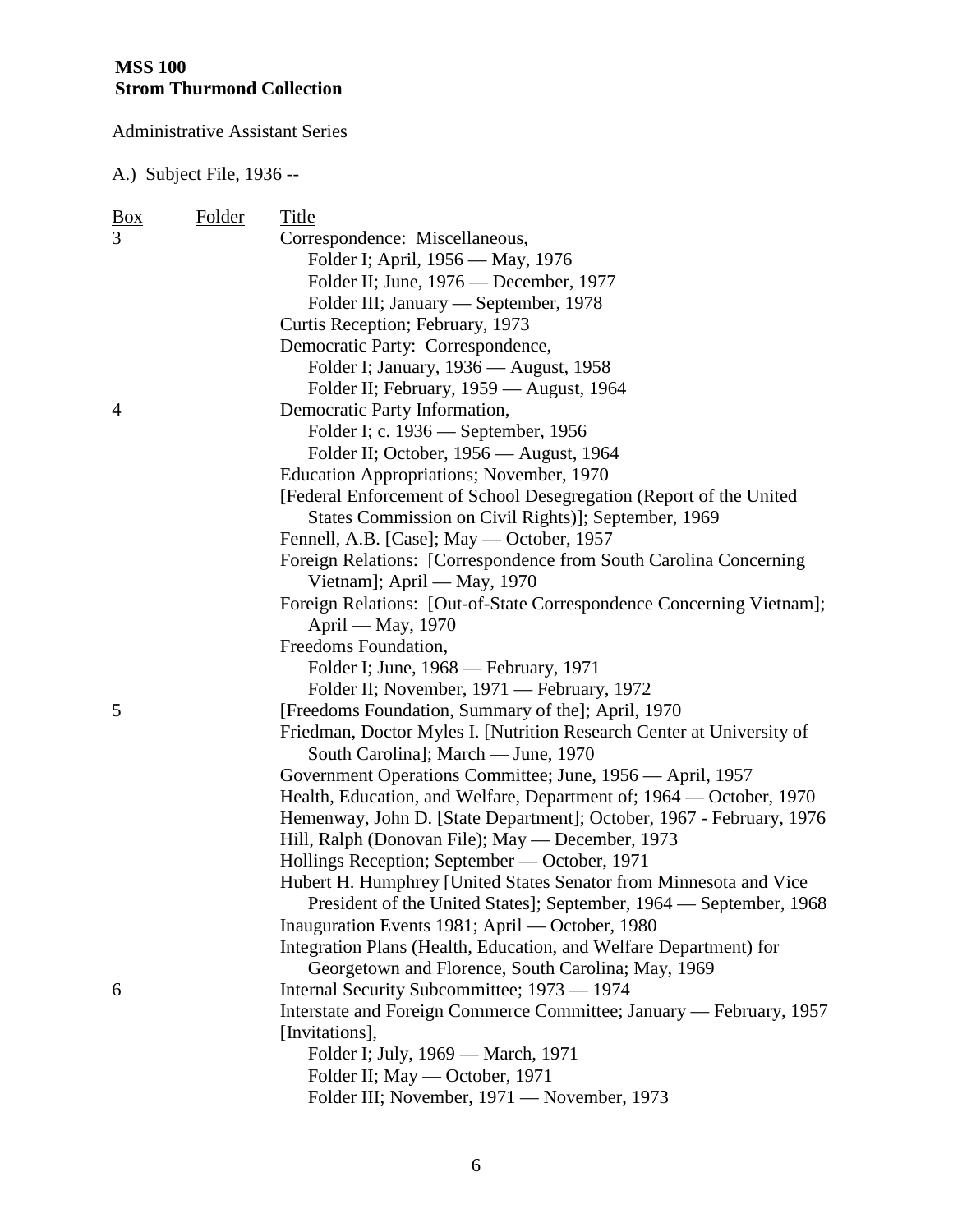| $\frac{Box}{angle}$ | Folder | Title                                                                    |
|---------------------|--------|--------------------------------------------------------------------------|
| 6                   |        | [Invitations], cont.                                                     |
|                     |        | Folder IV; February, 1974 — September, 1975                              |
|                     |        | Folder V; October - November, 1975                                       |
|                     |        | Folder VI; December, 1975 — May, 1976                                    |
|                     |        | [J. Palmer Gaillard Fundraising Reception]; March — October, 1975        |
|                     |        | James Jagoe [Case],                                                      |
|                     |        | Folder I; December, 1969                                                 |
|                     |        | Folder II; December, 1969                                                |
|                     |        | [Job Descriptions of Staff Members]; [c. 1988 — 1989]                    |
| 7                   |        | Joe Riley Reception (Charleston, South Carolina); July, 1971 - May, 1972 |
|                     |        | Judges (Circuit); December, 1956 — April, 1957                           |
|                     |        | Judges (District); February — March, 1957                                |
|                     |        | Judges: [Nominations],                                                   |
|                     |        | Folder I; September, 1952 — June, 1955                                   |
|                     |        | Folder II; July — December, 1955                                         |
|                     |        | Folder III; January — October, 1956                                      |
|                     |        | Folder IV; November, 1956 — February, 1957                               |
|                     |        | [L. Mendel Rivers Nuclear Submarine, Keel-Laying and Launching of];      |
|                     |        | June, 1971 — June, 1973                                                  |
|                     |        | Labor Committee; April — Jun, 1957                                       |
| 8                   |        | Liberty Amendment; 1961 — October, 1962                                  |
|                     |        | Library of Congress; January, 1963 — October, 1969                       |
|                     |        | Mailing Lists; 1967 — 1969                                               |
|                     |        | Memoranda: [1972 Campaign]; September, 1968 — 1972                       |
|                     |        | Memorandums,                                                             |
|                     |        | Folder I; September, 1969 — December, 1976                               |
|                     |        | Folder II; March, 1977 — July, 1979                                      |
|                     |        | Memorandums [Lewis Beasley]; January, 1974 — August, 1975                |
|                     |        | Memos to the Staff; January, 1969 — December, 1970                       |
|                     |        | [Midair Collisions],                                                     |
|                     |        | Folder I; July, 1969                                                     |
| 9                   |        | Folder II; 1969                                                          |
|                     |        | Military; October — December, 1957                                       |
|                     |        | Mont Pelerin Society; August, 1975                                       |
|                     |        | Doctor Daniel Moorer [Case],<br>Folder I; June, 1960 — February, 1969    |
|                     |        | Folder II; March, 1969 - March, 1970                                     |
|                     |        | National Advisory Council for Adult Education; September, 1968 -         |
|                     |        | March, 1975                                                              |
|                     |        |                                                                          |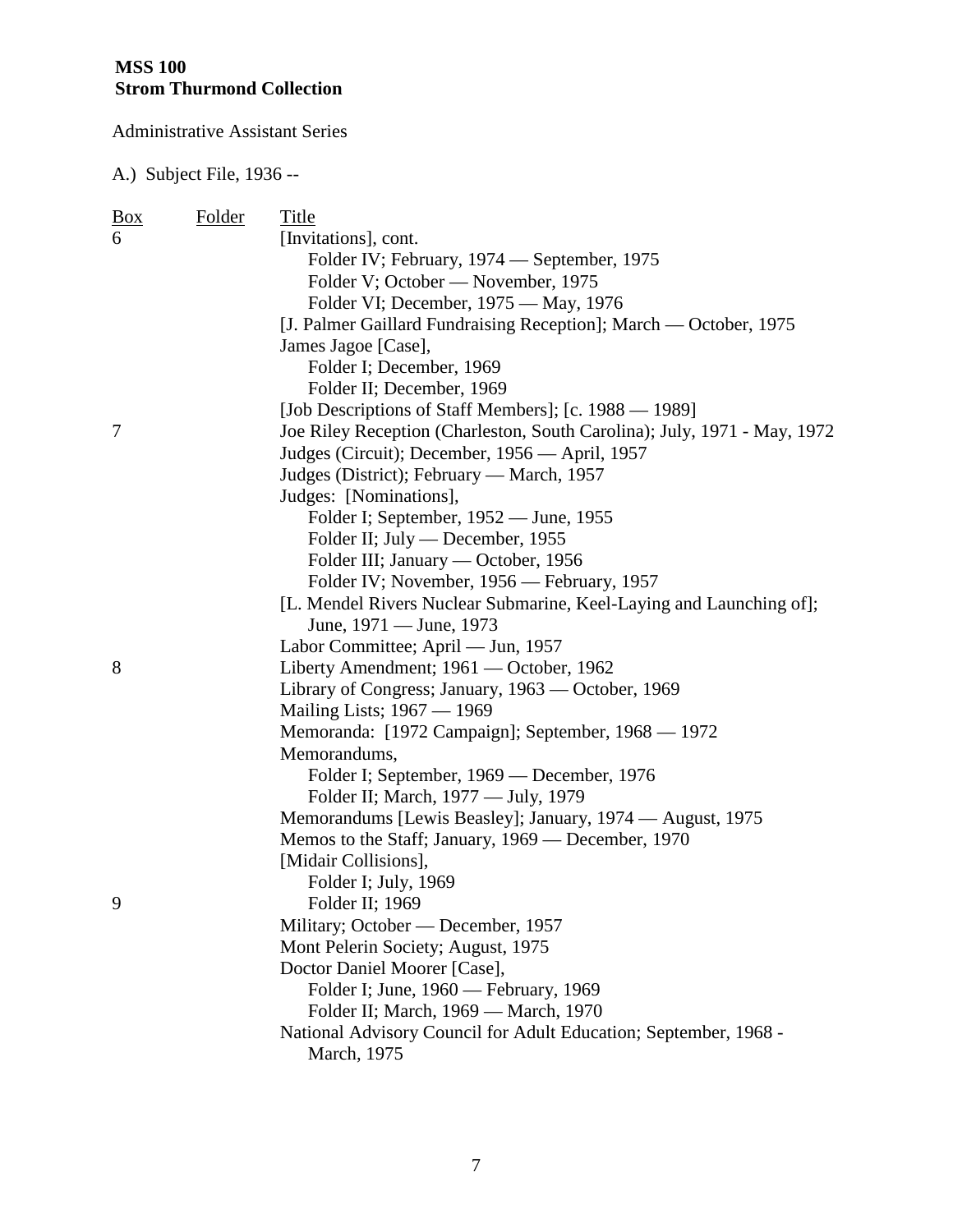| $\frac{Box}{}$ | <b>Folder</b> | Title                                                                                                                                         |
|----------------|---------------|-----------------------------------------------------------------------------------------------------------------------------------------------|
| 9              |               | [Nixon Administration: Employee Applications],                                                                                                |
|                |               | Folder I; March, 1965 — December 13, 1968                                                                                                     |
|                |               | Folder II; December 16, 1968 — May, 1969                                                                                                      |
|                |               | Noah's Ark; February, 1971                                                                                                                    |
|                |               | Office for Civil Rights: Letters and Memos; January, 1969 - March, 1971                                                                       |
|                |               | Office of Education (Department of Health, Education, and Welfare); July,<br>$1969 - 1972$                                                    |
|                |               | [Office Phone Numbers, Lists of]; September, 1977 — July, 1989                                                                                |
|                |               | [Operational Policies and Procedures (Section A)]; January, 1963                                                                              |
| 10             |               | [Operational Policies and Procedures and Staff Position Responsibilities:<br>Office of Senator Strom Thurmond]; January, 1960 — January, 1961 |
|                |               | Patriotic Organizations; April - May, 1965                                                                                                    |
|                |               | Patronage: Approved Attorneys (Farmers Home Administration, Federal                                                                           |
|                |               | National Mortgage Association, Veterans Administration),                                                                                      |
|                |               | Folder I; March, 1971 - March, 1974                                                                                                           |
|                |               | Folder II; April, 1974 — March, 1975                                                                                                          |
|                |               | Patronage: Federal Energy Administration; August - November, 1974                                                                             |
|                |               | Patronage: General,                                                                                                                           |
|                |               | Folder I; March, 1955 — December, 1969                                                                                                        |
|                |               | Folder II; January, 1970 — May, 1973                                                                                                          |
|                |               | Folder III; July, 1973 — February, 1976                                                                                                       |
|                |               | Patronage: Staff Members,                                                                                                                     |
|                |               | Folder I; December, 1954 — February, 1971                                                                                                     |
|                |               | Folder II; March, 1971 — September, 1972                                                                                                      |
|                |               | Patronage: Superintendents; November, 1974 — March, 1975                                                                                      |
|                |               | Personalities:                                                                                                                                |
|                |               | John C. Calhoun; June, 1963                                                                                                                   |
|                |               | Benjamin Franklin; January, 1960                                                                                                              |
|                |               | General Douglas MacArthur; June, 1961 — May, 1964                                                                                             |
|                |               | James Madison; April, 1960                                                                                                                    |
|                |               | Politics; September, 1969                                                                                                                     |
| <sup>11</sup>  |               | Political Affairs: Campaigns,                                                                                                                 |
|                |               | Folder I; May, 1971 - February, 1972                                                                                                          |
|                |               | Folder II; March — May, 1972                                                                                                                  |
|                |               | Folder III; June — July, 1972                                                                                                                 |
|                |               | Folder IV; August — October, 1972                                                                                                             |
|                |               | Folder V; November, 1972 — February, 1973                                                                                                     |
|                |               | Political Affairs: National; January, 1967 — April, 1968                                                                                      |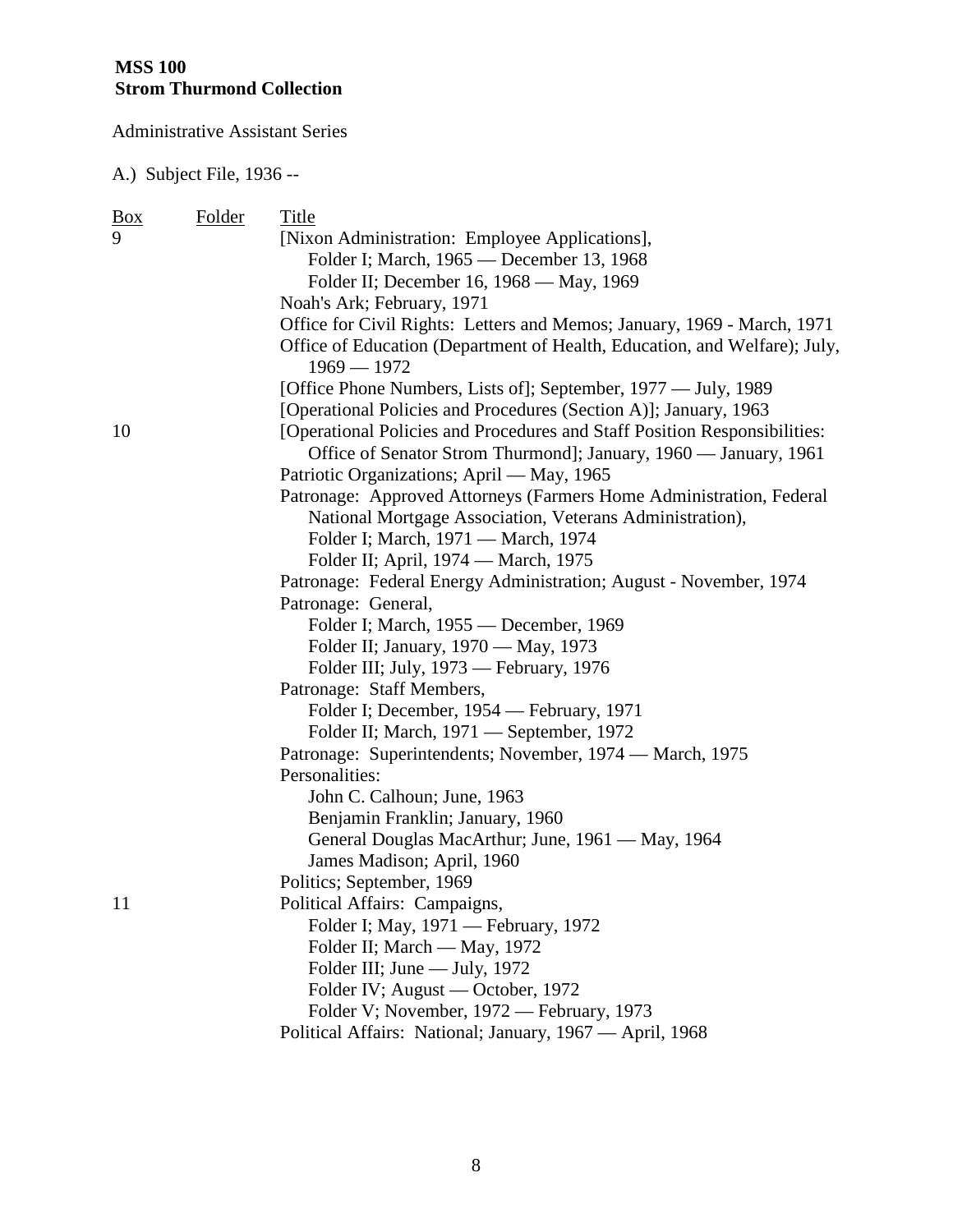| <u>Box</u> | Folder | Title                                                                                    |
|------------|--------|------------------------------------------------------------------------------------------|
| 11         |        | Postal Matters,                                                                          |
|            |        | Folder I; January — October, 1955                                                        |
|            |        | Folder II; November, 1955 — January, 1956                                                |
| 12         |        | Folder III; February — March, 1956                                                       |
|            |        | Folder IV; April, 1956 — February, 1957                                                  |
|            |        | Folder V; March — June, 1957                                                             |
|            |        | Folder VI; July — December, 1957                                                         |
|            |        | Postal Matters: [Consolidation of Post Offices in Madison and                            |
|            |        | Westminster, South Carolina]; March - November, 1955                                     |
|            |        | Postal Office Matters: [Memos from Alex McCullough to Senator                            |
|            |        | Thurmond]; September — December, 1955                                                    |
|            |        | [Postal Routes]: Rural Routes,                                                           |
|            |        | Folder I; February — August, 1955                                                        |
|            |        | Folder II; September — December, 1955                                                    |
| 13         |        | Folder III; January — February, 1956                                                     |
|            |        | Folder IV; March — December, 1956                                                        |
|            |        | Folder V; January — May, 1957                                                            |
|            |        | Folder VI; June, 1957 — August 8, 1957                                                   |
|            |        | Folder VII; August 13, 1957 — November, 1957                                             |
|            |        | Postmaster (Edgefield, South Carolina); January — April, 1955                            |
|            |        | Postmasters,                                                                             |
|            |        | Folder I; March, 1954 — March, 1955                                                      |
|            |        | Folder II; July — December, 1955                                                         |
| 14         |        | Folder III; January — February, 1956                                                     |
|            |        | Folder IV; March — April, 1956                                                           |
|            |        | Folder V; January — November, 1957                                                       |
|            |        | Press; [No Date]                                                                         |
|            |        | Private Schools; July, 1965 — November, 1971                                             |
|            |        | Projects and Fundraisers; 1979 — July, 1980                                              |
|            |        | Ravan, Jack E. — Personal Correspondence; June, 1969 - February, 1970                    |
|            |        | Reception for Senator Thurmond (June 17, 1971); February - August,<br>1971               |
| 15         |        | [Report to the U.S. House Appropriations Subcommittee Concerning                         |
|            |        | Relocation of 4th District Federal Home Loan Bank from Greensboro<br>to Atlanta]; [1971] |
|            |        | [Republican Committees]; January — February, 1974                                        |
|            |        | [Republican Party: Senator Milward L. Simpson's Speech Welcoming                         |
|            |        | Thurmond to the Republican Side of the United States Senate];<br>September, 1964         |
|            |        | [Requests]; August, 1970 — May, 1971                                                     |
|            |        | Reserve Officers Association Banquet; February, 1971                                     |
|            |        |                                                                                          |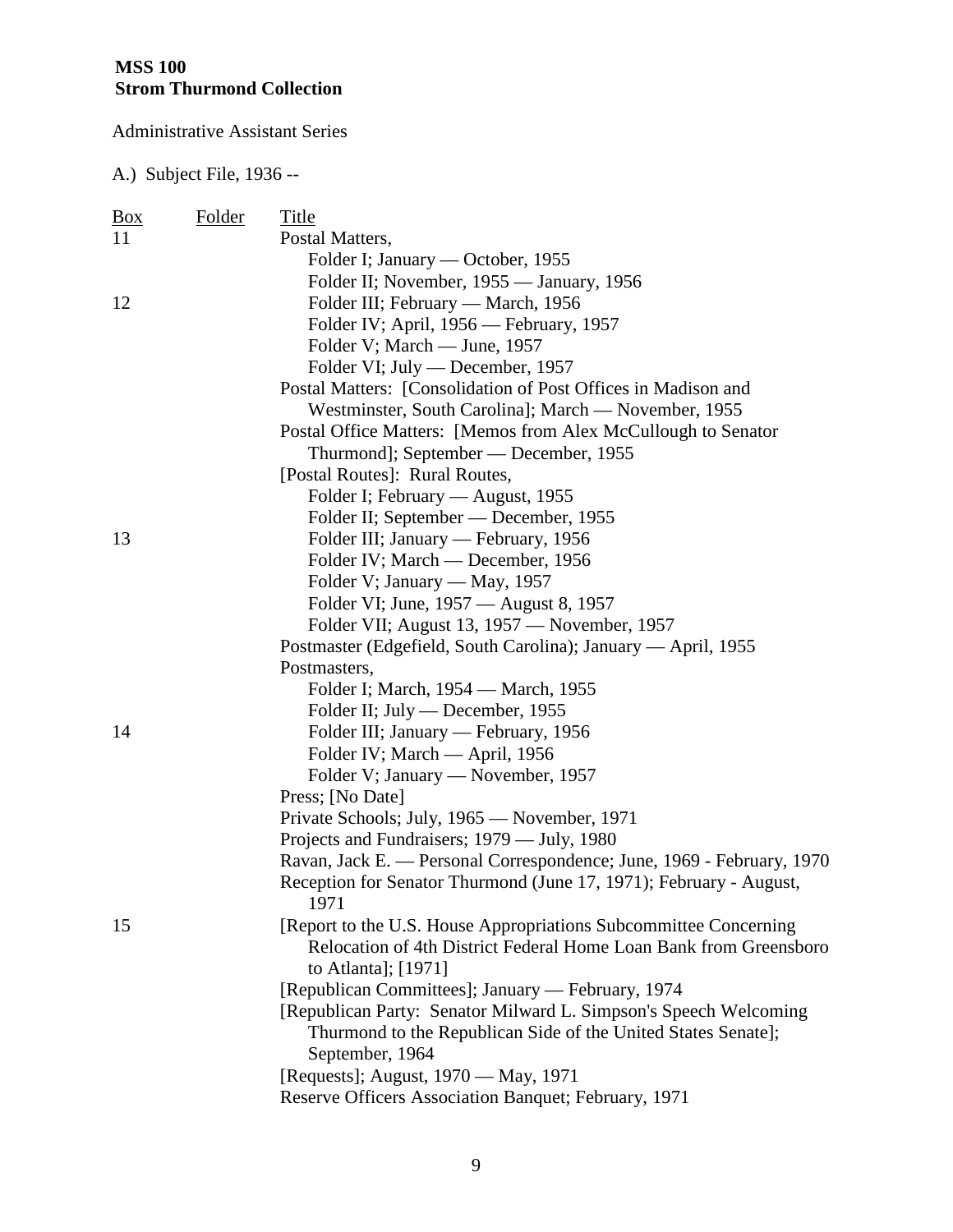| $\underline{Box}$ | <b>Folder</b> | Title                                                                 |
|-------------------|---------------|-----------------------------------------------------------------------|
| 15                |               | Response to California Tour; November — December, 1970                |
|                   |               | Riley, Joseph P.; August — September 1971                             |
|                   |               | Rules Committee,                                                      |
|                   |               | Folder I; October, 1968 — July 7, 1969                                |
|                   |               | Folder II; July 16, 1969 — March, 1971                                |
|                   |               | "Salute to Mendel Rivers" [United States Congressman from South       |
|                   |               | Carolina]; May — August, 1970                                         |
|                   |               | [School Desegregation: Court Decisions],                              |
|                   |               | Folder I; March, 1967 - 1968                                          |
|                   |               | Folder II; February, 1969 — January, 1970                             |
|                   |               | [School Desegregation: Letters and Memos]; January - August, 1969     |
| 16                |               | Schools,                                                              |
|                   |               | Folder I; January, 1965 — October, 1969                               |
|                   |               | Folder II; November, 1969 — Apri, 1970                                |
|                   |               | Folder III; May, 1970 — November, 1971                                |
|                   |               | [Schools: "Towards Freedom of Choice in Education" by Alfred Avins]"; |
|                   |               | 1967                                                                  |
|                   |               | Security; May, 1972                                                   |
|                   |               | [Senate Rules, Regulations and Procedures]; January, 1956 - [c. 1982] |
|                   |               | [Senate Republican Policy Committee: The Farm Program]; March, 1973   |
|                   |               | [Senate Term: When Thurmond First Began]; 1939 — January, 1957        |
|                   |               | [Senatorial Official Office Expense Account Seminar Handbook];        |
|                   |               | February, 1982                                                        |
|                   |               | Senators' Perquisites; December, 1954 — June, 1959                    |
|                   |               | [Settlemyre, J. Lee, Jr. (Painter of Famous United States Senators)]; |
|                   |               | February — March, 1956                                                |
| 17                |               | [South Carolina School Districts]:                                    |
|                   |               | Saluda County; April, 1969 - October, 1971                            |
|                   |               | Spartanburg District No. 3; April, 1970 - March, 1971                 |
|                   |               | Spartanburg District No. 5; November, 1970 — May, 1971                |
|                   |               | Spartanburg District No. 6; November, 1971                            |
|                   |               | Spartanburg District No. 7; May, 1970                                 |
|                   |               | Summerton District No. 1; November — December, 1971                   |
|                   |               | Sumter District No. 17,                                               |
|                   |               | Folder I; June — November, 1969                                       |
|                   |               | Folder II; 1969 — June, 1971                                          |
|                   |               | Williamsburg County; March, 1972                                      |
|                   |               | York District No. 1; June, 1970                                       |
|                   |               | South Carolina State Senate; January — April, 1980                    |
|                   |               | South Carolina Tricentennial; c. 1970                                 |
|                   |               | Southern Leaders Conference; August, 1970                             |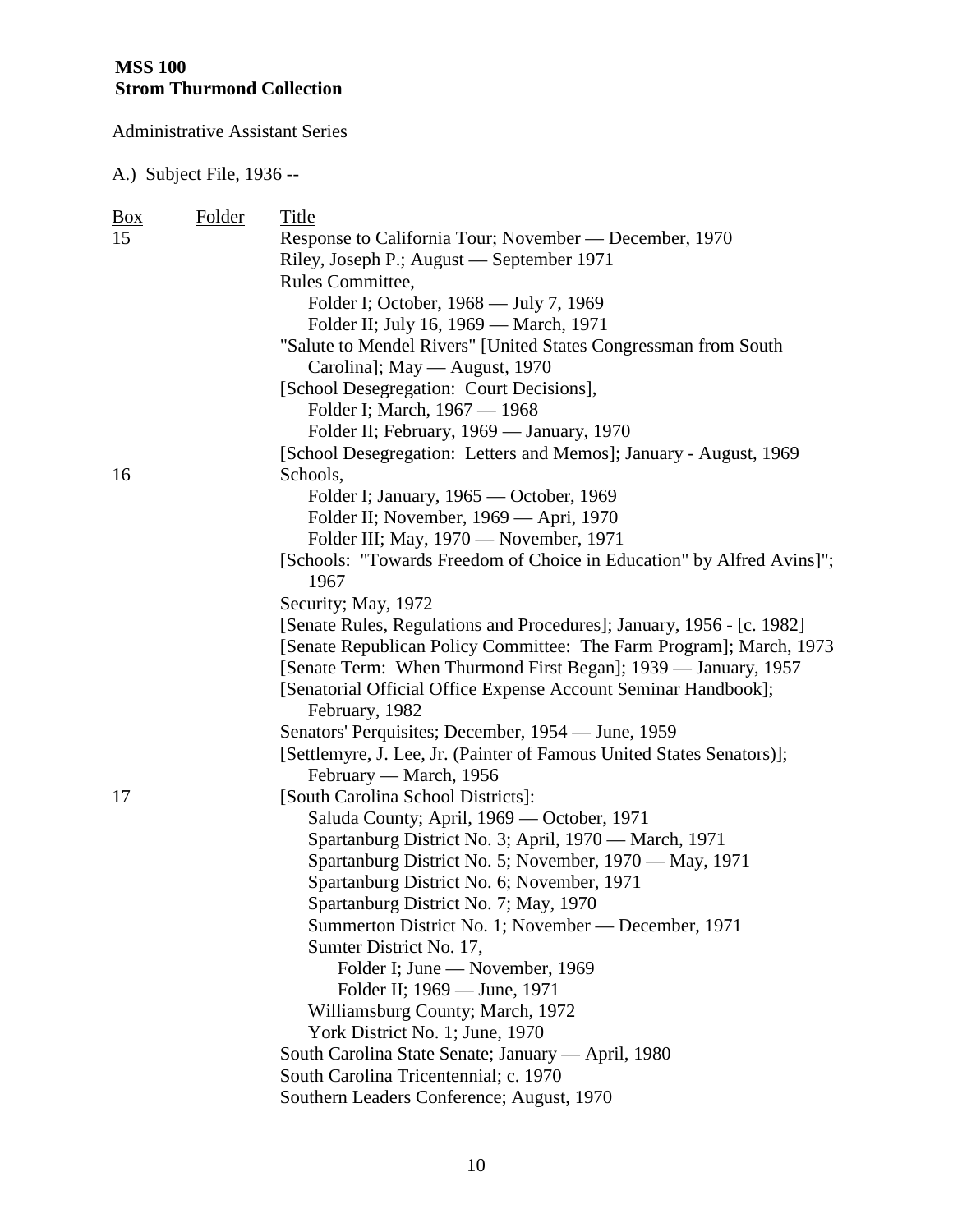| <u>Box</u> | Folder | Title                                                                             |
|------------|--------|-----------------------------------------------------------------------------------|
| 17         |        | Southern Manifesto; February, 1956 — May, 1968                                    |
|            |        | [Staff Members and Committee Assignments, Lists of]; 1970 - February,             |
|            |        | 1988                                                                              |
|            |        | Staff Members, Lists of,                                                          |
|            |        | Folder I; March, 1959 — September, 1971                                           |
|            |        | Folder II; January, 1972 — October, 1977                                          |
| 18         |        | Folder III; January, 1978 — March, 1995                                           |
|            |        | 1948 States' Rights Campaign; [No Date]                                           |
|            |        | [Thurmond Family Lists]; February, 1975 — February, 1977                          |
|            |        | Textiles,                                                                         |
|            |        | Folder I; May, 1958 — March, 1962                                                 |
|            |        | Folder II; April, 1962 - November, 1963                                           |
|            |        | Folder III; January, 1964 — December, 1965                                        |
| 19         |        | Folder IV; April, 1967 — April, 1969                                              |
|            |        | [Textiles: Investigation of the Trade Agreements Extension Act of 1958]           |
|            |        | Concerning Textile Imports]; May, 1961                                            |
|            |        | Thurmond Luncheon (May 6, 1971); April - May, 1971                                |
|            |        | Unfavorable [Newspaper] Clippings; July, 1968 - September, 1971                   |
|            |        | [UNICEF (United Nations International Children's Emergency Fund)];                |
|            |        | November, 1958 — December, 1966                                                   |
|            |        | U.S.S. South Carolina, Commissioning of; November, 1974 - February,               |
|            |        | 1975                                                                              |
|            |        | U.S.S. South Carolina, Keel-Laying and Launching of the,                          |
|            |        | Folder I; November, 1970 — July 1, 1972                                           |
|            |        | Folder II; July 19 -- 31, 1972                                                    |
|            |        | U.S.S. Spartanburg County, Launching of the; February, 1970 — June,<br>1971       |
|            |        | [U.S.S. Sumter, Shakedown Voyage of the]; July — September, 1970                  |
|            |        | United States Deputy Marshalls: Nominations,                                      |
|            |        | Folder I; April, 1968 — October, 1969                                             |
| 20         |        | Folder II; November, 1969 — June, 1975                                            |
|            |        | United States Marshalls: Nominations; January — July, 1955                        |
|            |        | [Veterans Administration]; January — March, 1956                                  |
|            |        | Visas; March, 1961 — December, 1967                                               |
|            |        | Voting Information; January, 1962                                                 |
|            |        | ["Washington — Past and Present" (Public Broadcasting System Show)];<br>[No Date] |
|            |        | Wedding Reception for Strom and Nancy Thurmond; December 29, 1968                 |
|            |        | Wheat Stabilization Program; September, 1961                                      |
|            |        |                                                                                   |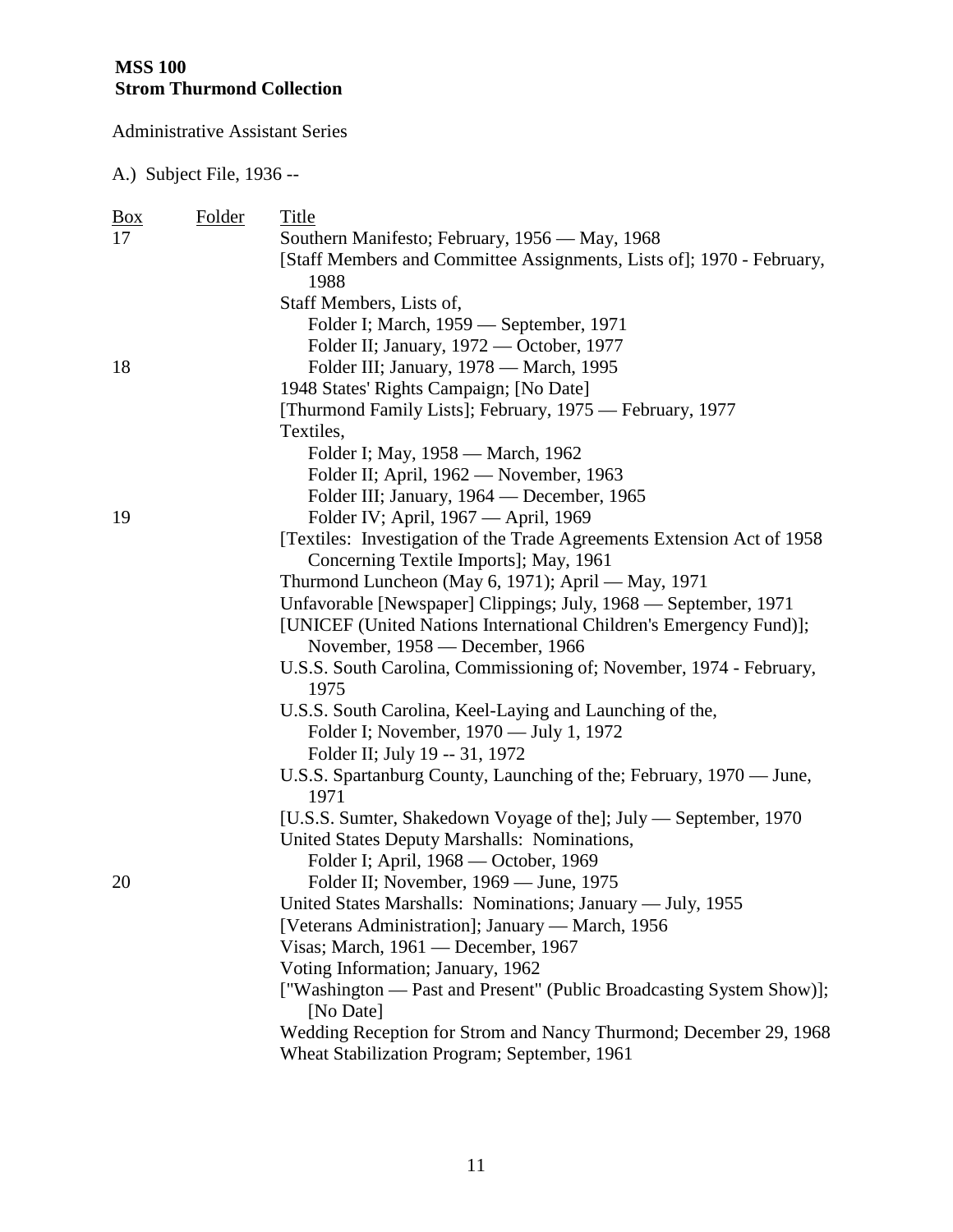#### **MSS 100 Strom Thurmond Collection**

Administrative Assistant Series

A.) Subject File, 1936 --

Box Folder Title White House Correspondence, Folder I; January, 1969 — May, 1975 Folder II; July, 1975 — March, 1976 Folder III; April, 1976 — March, 1977 Folder IV; April — December, 1977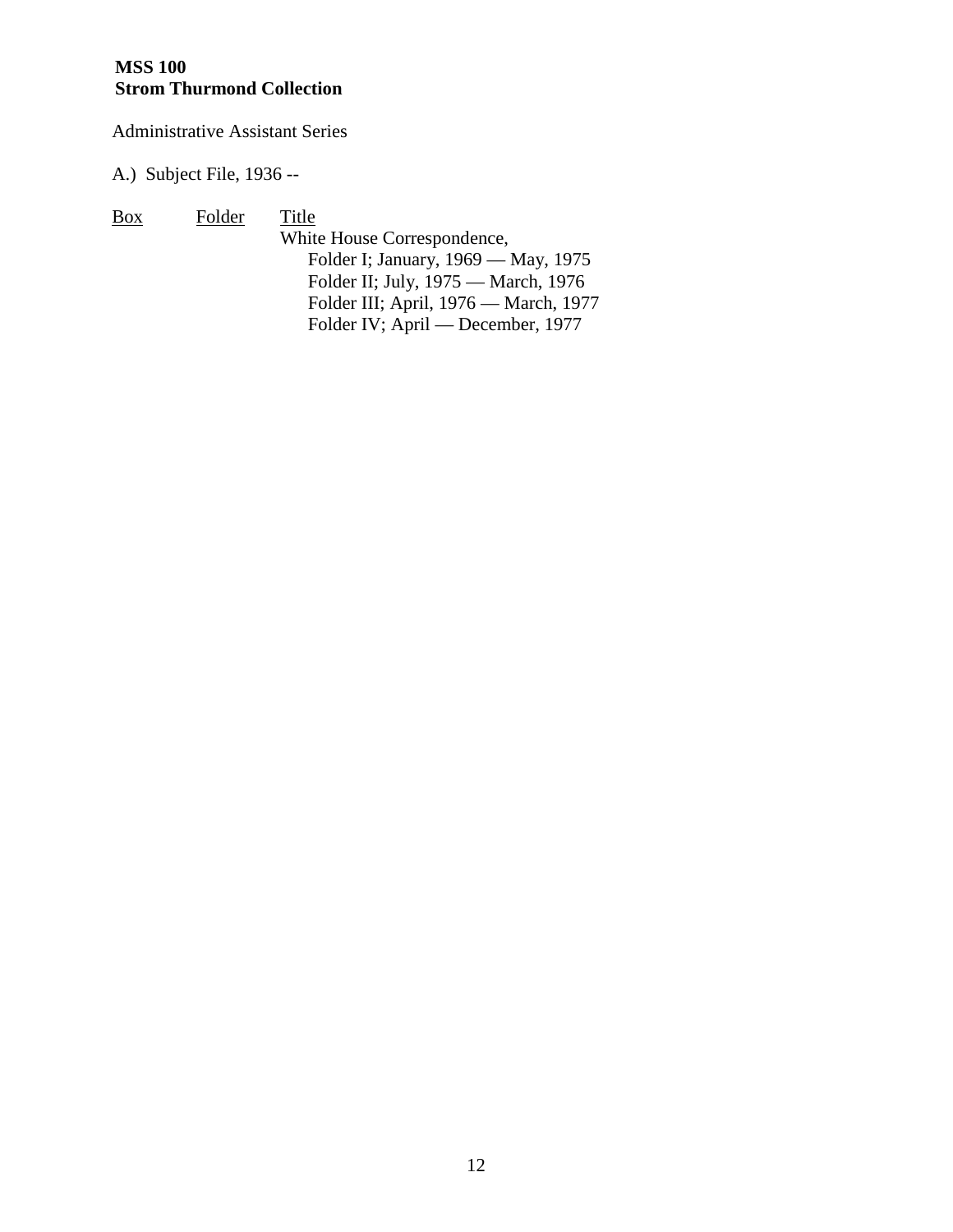B.) Becki Edwards Files, 1975 -

| <u>Box</u> | Folder | Title                                                                 |
|------------|--------|-----------------------------------------------------------------------|
| 21         |        | Birthday Letters to Staff Members; January 1978 - January, 1979       |
|            |        | 1978 Campaign Information; April, 1977 — September, 1978              |
|            |        | Children's Activities; July, 1977 — November, 1978                    |
|            |        | Correspondence                                                        |
|            |        | A; August, 1977 — December, 1978                                      |
|            |        | B; January, 1977 — January, 1979                                      |
|            |        | C; August, 1977 — December, 1978                                      |
|            |        | D; January, 1977 — December, 1978                                     |
|            |        | E; November, 1977 — December, 1978                                    |
|            |        | F; November, 1977 — December, 1978                                    |
|            |        | G; July, 1977 — December, 1978                                        |
|            |        | H; August, 1977 — December, 1978                                      |
| 22         |        | I; April — October, 1978                                              |
|            |        | J; November, 1977 — December, 1978                                    |
|            |        | K; November, 1977 — December, 1978                                    |
|            |        | L; January, 1977 — December, 1978                                     |
|            |        | M; November, 1977 — December, 1978                                    |
|            |        | N; January — December, 1978                                           |
|            |        | O; January, 1977 — December, 1978                                     |
|            |        | P; January, 1976 — December, 1978                                     |
|            |        | Q; December, 1977 — May, 1978                                         |
|            |        | R; November, 1977 — December, 1978                                    |
|            |        | S; November, 1977 — December, 1978                                    |
|            |        | T; November, 1977 — December, 1978                                    |
|            |        | U; May, 1978                                                          |
|            |        | V; November, $1977$ — December, 1978                                  |
|            |        | W; November, 1977 — December, 1978                                    |
|            |        | X - Z; November, 1977 — November, 1978                                |
| 23         |        | [Correspondence, Miscellaneous]; December, 1975 — November, 1977      |
|            |        | First Lady's Luncheon Cookbooks from South Carolina; April, 1978      |
|            |        | Home Entertainment; 1977                                              |
|            |        | How To Cook A Pig (by Betty Talmadge), Promotion of; November, 1977   |
|            |        | - October, 1978                                                       |
|            |        | Invitations Accepted; October, 1977 — May, 1978                       |
|            |        | Memorandums; August, 1977 — December, 1978                            |
|            |        | [Nancy Moore Thurmond, Biography of]; [c. 1978]                       |
|            |        | Orphanage Tours; September, 1977 — January, 1978                      |
|            |        | Riverbanks Zoological Park Society; November, 1978 - February, 1979   |
|            |        | School Information [Concerning the Thurmond Children]; February, 1976 |
|            |        | - October, 1978                                                       |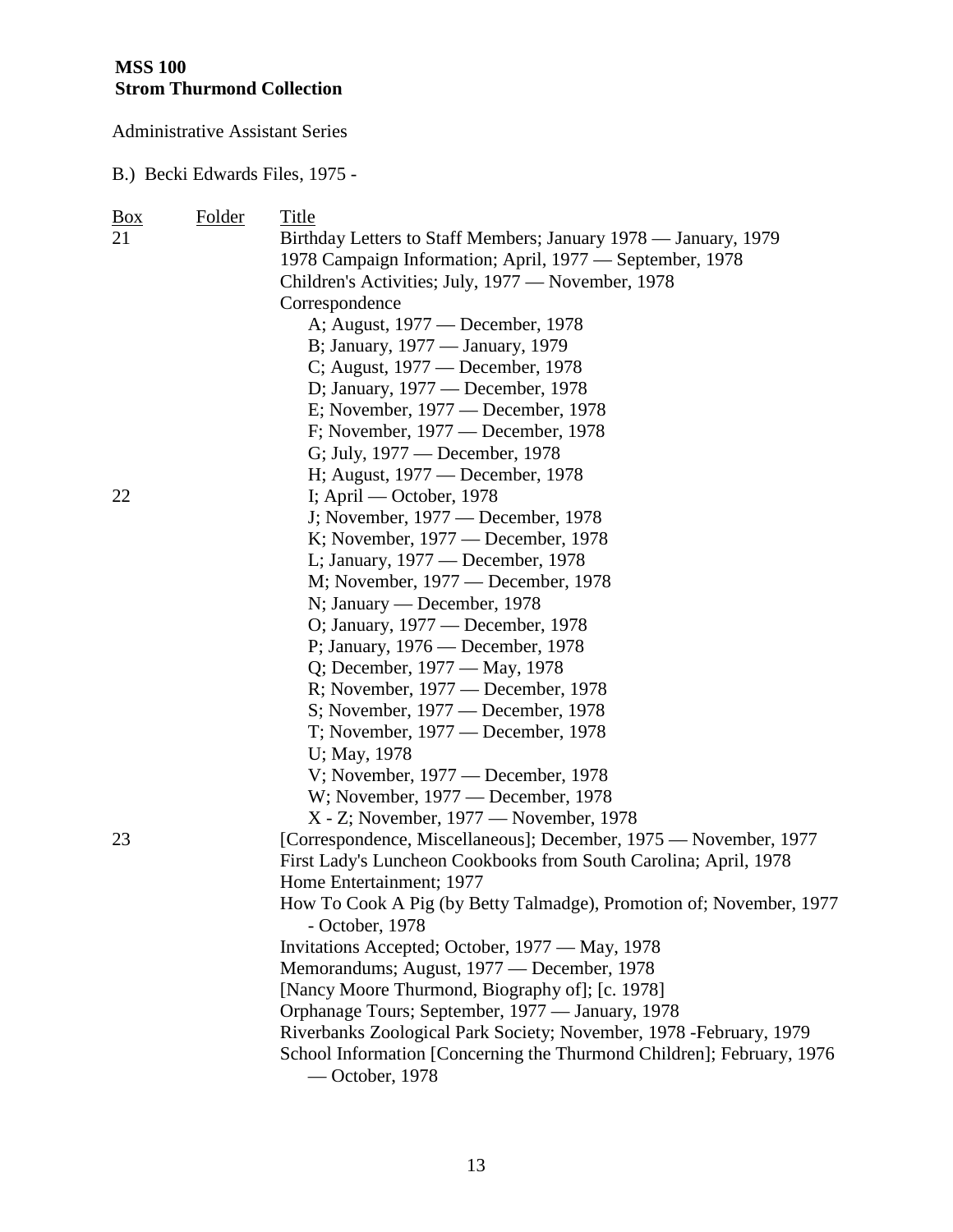#### **MSS 100 Strom Thurmond Collection**

Administrative Assistant Series

| <b>Box</b> | Folder | Title                                                               |
|------------|--------|---------------------------------------------------------------------|
|            |        | [Thank-you Letters Concerning Gifts from Strom and Nancy Thurmond]; |
|            |        | December, 1977 — January, 1979                                      |
|            |        | Tours of Children's Homes; November — December, 1978                |
|            |        | Wedding Invitations,                                                |
|            |        | Folder I; May 26, 1978 — July 26, 1978                              |
|            |        | Folder II; July 27, 1978 — August, 1978                             |
| 24         |        | Folder IV; December, 1978 — March, 1979                             |
|            |        | Folder V; September — October, 1978                                 |
|            |        |                                                                     |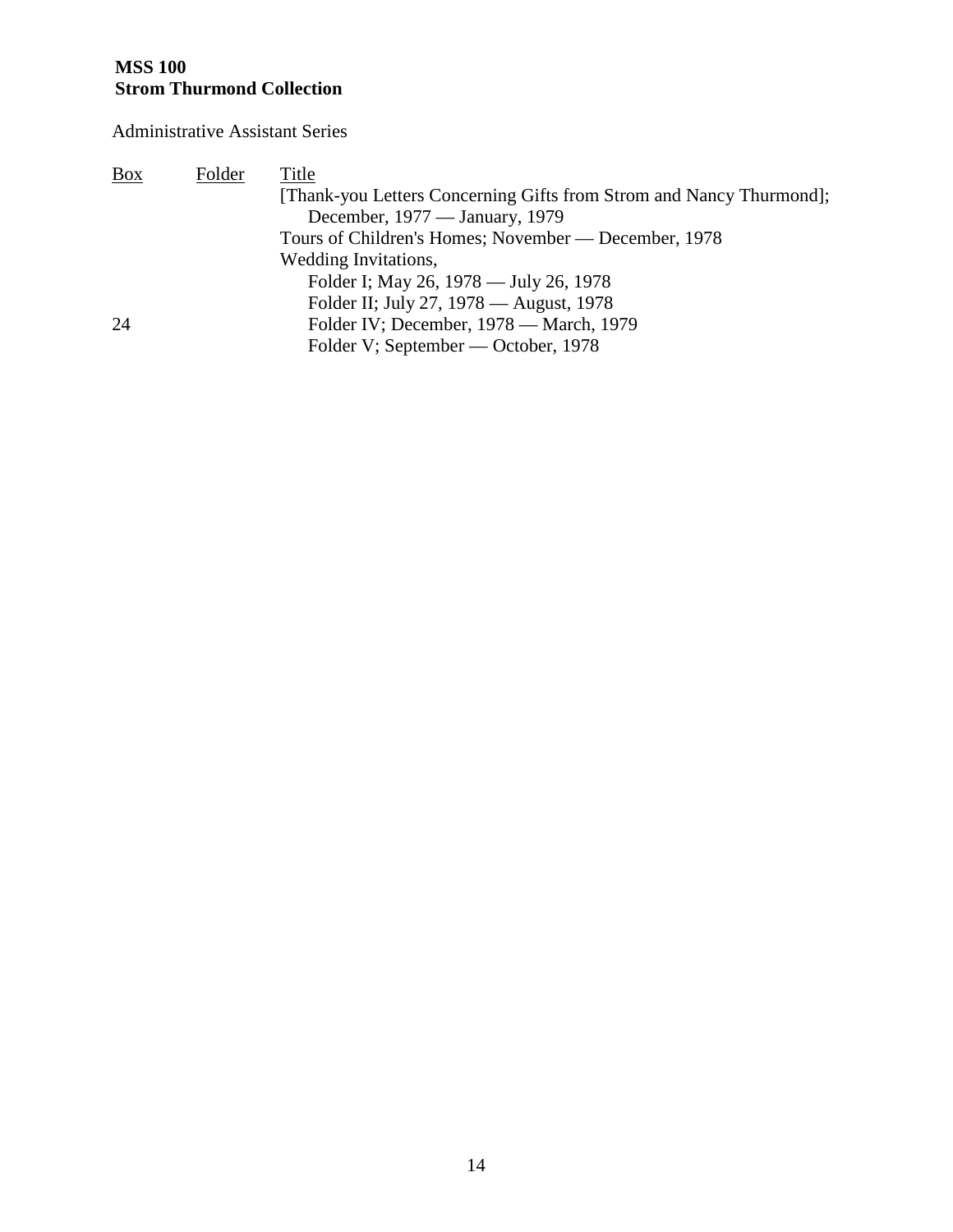C. Linda Guell Files, 1967 -

| <u>Box</u> | Folder | Title                                                                                  |
|------------|--------|----------------------------------------------------------------------------------------|
| 24         |        | Campaign Financial Statements (Washington, D.C. Account); July, 1971<br>— April, 1972  |
|            |        | Campaign Information; 1970 — October, 1978                                             |
|            |        | Contributions to 1972 Campaign; April, 1971 — October, 1972                            |
|            |        | Correspondence: Congratulations on 1972 Election,                                      |
|            |        | Folder I; November 1 - 8, 1972                                                         |
|            |        | Folder II; November 9 - 12, 1972                                                       |
|            |        | Folder III; November 13 - 30, 1972                                                     |
|            |        | Correspondence: Congratulations on 1978 Election; November, 1978                       |
| 25         |        | Correspondence: Graduations and Trips; June, 1976 - June, 1977                         |
|            |        | Correspondence: Military Matters and Veterans; February, 1971 —                        |
|            |        | November, 1972                                                                         |
|            |        | Correspondence, Miscellaneous,                                                         |
|            |        | Folder I; January, 1970 - February, 1971                                               |
|            |        | Folder II; March — December, 1971                                                      |
|            |        | Folder III; January — May, 1972                                                        |
|            |        | Folder IV; July, 1972 — September, 1978                                                |
|            |        | Folder V; October — December, 1978                                                     |
|            |        | Correspondence: Thank-you Letters; October — November, 1978                            |
| 26         |        | Correspondence: Thank-yous from Corporations and Schools; April, 1967<br>— April, 1971 |
|            |        | Correspondence: Thank-yous from Senator Thurmond for Appreciation                      |
|            |        | Dinner (October 17, 1972) in McCormick County; October, 1972                           |
|            |        | Engagement Schedules; May, 1977 - November, 1978                                       |
|            |        | Fannin Project; January — February, 1972                                               |
|            |        | Lancaster Trip; August, 1978                                                           |
|            |        | [Lists of Judges and Colleges]; [c. 1977]                                              |
|            |        | [National Teen Age Republicans' "Stop Drugs" Program]; October -<br>November, 1970     |
|            |        | Memorandums; March, 1972 - March, 1978                                                 |
|            |        | Panama Canal; April - June' 1977                                                       |
|            |        | Requests; March' 1971 — May' 1972                                                      |
|            |        | [Subject Heading Manual for Thurmond's Filing System]; [c. 1977]                       |
|            |        | Watson, Albert (Campaign and Reception); June — October, 1970                          |